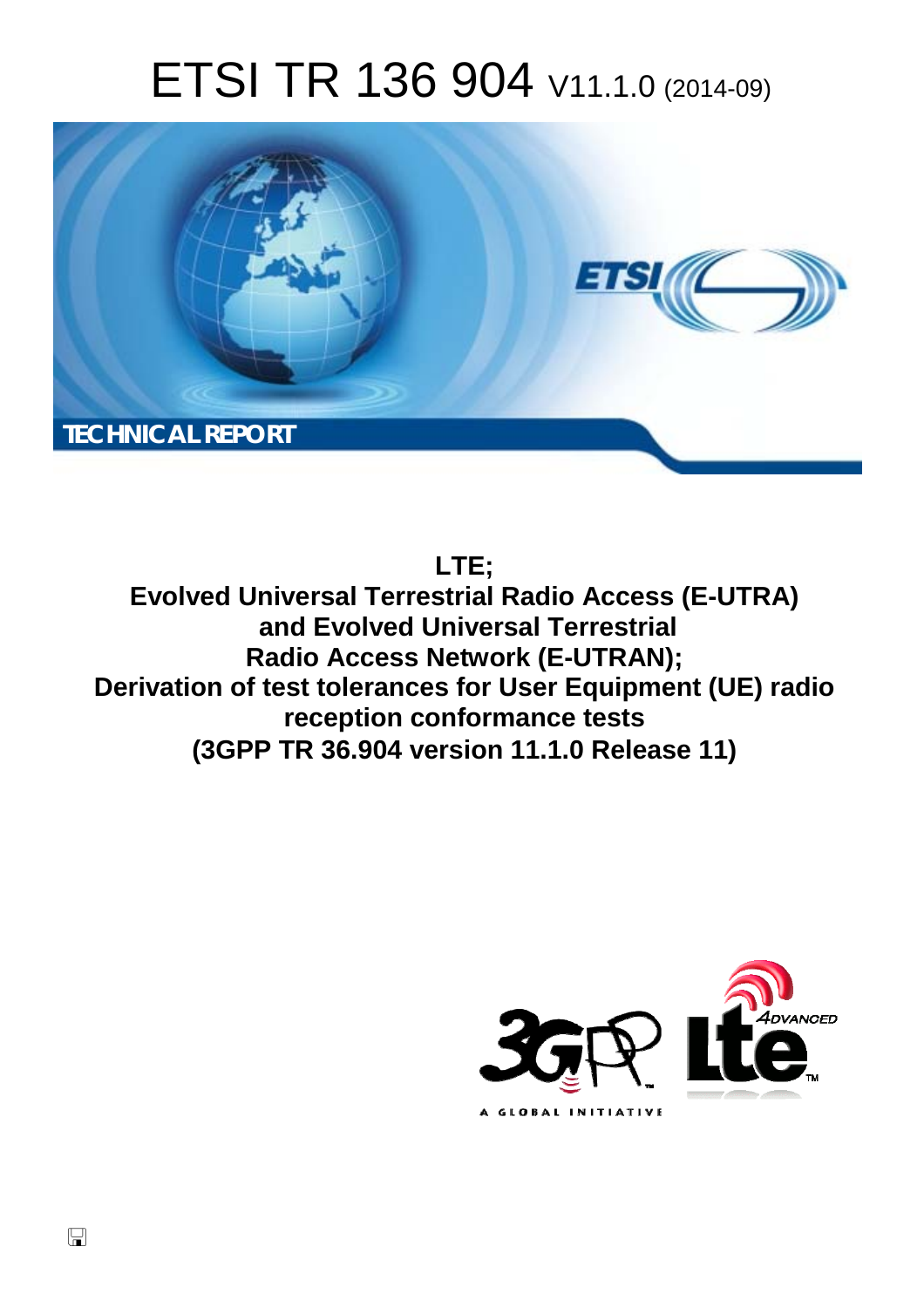Reference RTR/TSGR-0536904vb10

Keywords

 $\overline{1}$ 

#### *ETSI*

#### 650 Route des Lucioles F-06921 Sophia Antipolis Cedex - FRANCE

Tel.: +33 4 92 94 42 00 Fax: +33 4 93 65 47 16

Siret N° 348 623 562 00017 - NAF 742 C Association à but non lucratif enregistrée à la Sous-Préfecture de Grasse (06) N° 7803/88

#### *Important notice*

The present document can be downloaded from: [http://www.etsi.org](http://www.etsi.org/)

The present document may be made available in electronic versions and/or in print. The content of any electronic and/or print versions of the present document shall not be modified without the prior written authorization of ETSI. In case of any existing or perceived difference in contents between such versions and/or in print, the only prevailing document is the print of the Portable Document Format (PDF) version kept on a specific network drive within ETSI Secretariat.

Users of the present document should be aware that the document may be subject to revision or change of status. Information on the current status of this and other ETSI documents is available at <http://portal.etsi.org/tb/status/status.asp>

If you find errors in the present document, please send your comment to one of the following services: [http://portal.etsi.org/chaircor/ETSI\\_support.asp](http://portal.etsi.org/chaircor/ETSI_support.asp)

#### *Copyright Notification*

No part may be reproduced or utilized in any form or by any means, electronic or mechanical, including photocopying and microfilm except as authorized by written permission of ETSI.

The content of the PDF version shall not be modified without the written authorization of ETSI. The copyright and the foregoing restriction extend to reproduction in all media.

> © European Telecommunications Standards Institute 2014. All rights reserved.

**DECT**TM, **PLUGTESTS**TM, **UMTS**TM and the ETSI logo are Trade Marks of ETSI registered for the benefit of its Members. **3GPP**TM and **LTE**™ are Trade Marks of ETSI registered for the benefit of its Members and of the 3GPP Organizational Partners.

**GSM**® and the GSM logo are Trade Marks registered and owned by the GSM Association.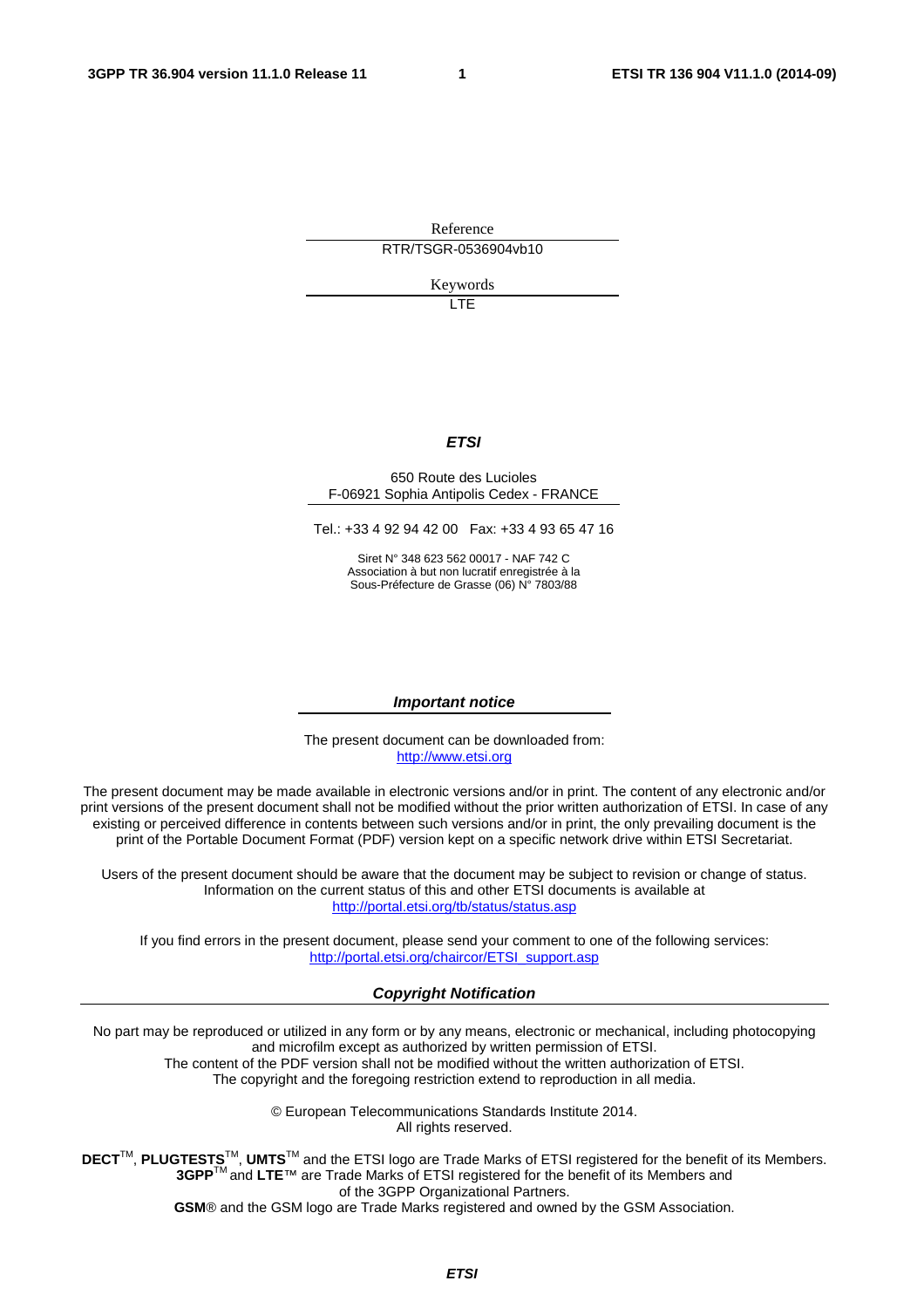## Intellectual Property Rights

IPRs essential or potentially essential to the present document may have been declared to ETSI. The information pertaining to these essential IPRs, if any, is publicly available for **ETSI members and non-members**, and can be found in ETSI SR 000 314: *"Intellectual Property Rights (IPRs); Essential, or potentially Essential, IPRs notified to ETSI in respect of ETSI standards"*, which is available from the ETSI Secretariat. Latest updates are available on the ETSI Web server [\(http://ipr.etsi.org](http://webapp.etsi.org/IPR/home.asp)).

Pursuant to the ETSI IPR Policy, no investigation, including IPR searches, has been carried out by ETSI. No guarantee can be given as to the existence of other IPRs not referenced in ETSI SR 000 314 (or the updates on the ETSI Web server) which are, or may be, or may become, essential to the present document.

### Foreword

This Technical Report (TR) has been produced by ETSI 3rd Generation Partnership Project (3GPP).

The present document may refer to technical specifications or reports using their 3GPP identities, UMTS identities or GSM identities. These should be interpreted as being references to the corresponding ETSI deliverables.

The cross reference between GSM, UMTS, 3GPP and ETSI identities can be found under [http://webapp.etsi.org/key/queryform.asp.](http://webapp.etsi.org/key/queryform.asp)

## Modal verbs terminology

In the present document "**shall**", "**shall not**", "**should**", "**should not**", "**may**", "**may not**", "**need**", "**need not**", "**will**", "**will not**", "**can**" and "**cannot**" are to be interpreted as described in clause 3.2 of the [ETSI Drafting Rules](http://portal.etsi.org/Help/editHelp!/Howtostart/ETSIDraftingRules.aspx) (Verbal forms for the expression of provisions).

"**must**" and "**must not**" are **NOT** allowed in ETSI deliverables except when used in direct citation.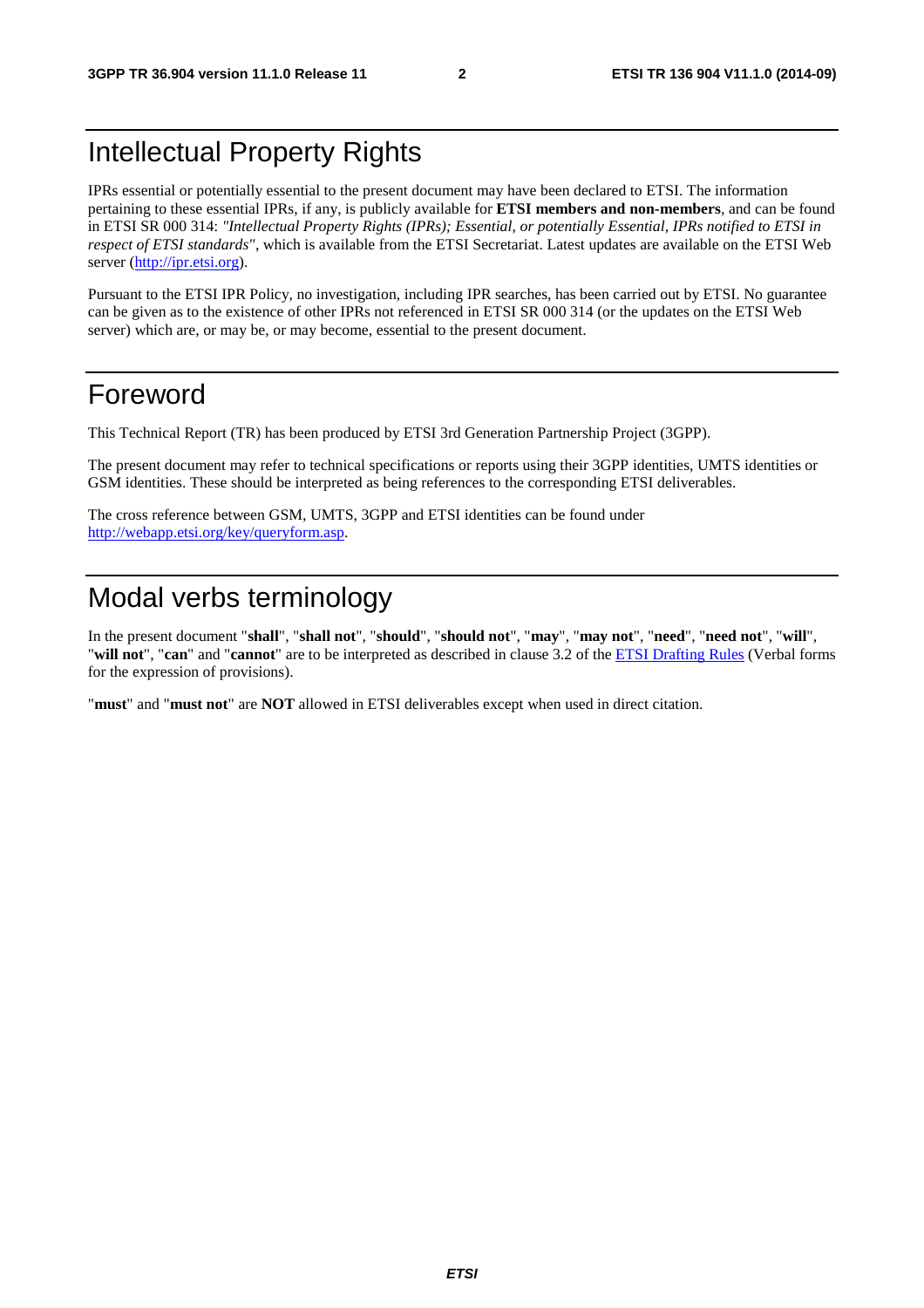$\mathbf{3}$ 

## Contents

| 1                                                                                            |  |  |  |  |  |  |  |
|----------------------------------------------------------------------------------------------|--|--|--|--|--|--|--|
| $\overline{2}$                                                                               |  |  |  |  |  |  |  |
| 3<br>3.1<br>3.2<br>3.3                                                                       |  |  |  |  |  |  |  |
| 4<br>4.1<br>4.2<br>4.3<br>4.4<br>4.4.1<br>4.4.2<br>4.4.3<br>4.4.4<br>4.4.5<br>4.4.6<br>4.4.7 |  |  |  |  |  |  |  |
| 5                                                                                            |  |  |  |  |  |  |  |
| 6<br>6.1<br>6.2                                                                              |  |  |  |  |  |  |  |
| 7<br>7.1                                                                                     |  |  |  |  |  |  |  |
| Annex A:                                                                                     |  |  |  |  |  |  |  |
| <b>Annex B:</b>                                                                              |  |  |  |  |  |  |  |
|                                                                                              |  |  |  |  |  |  |  |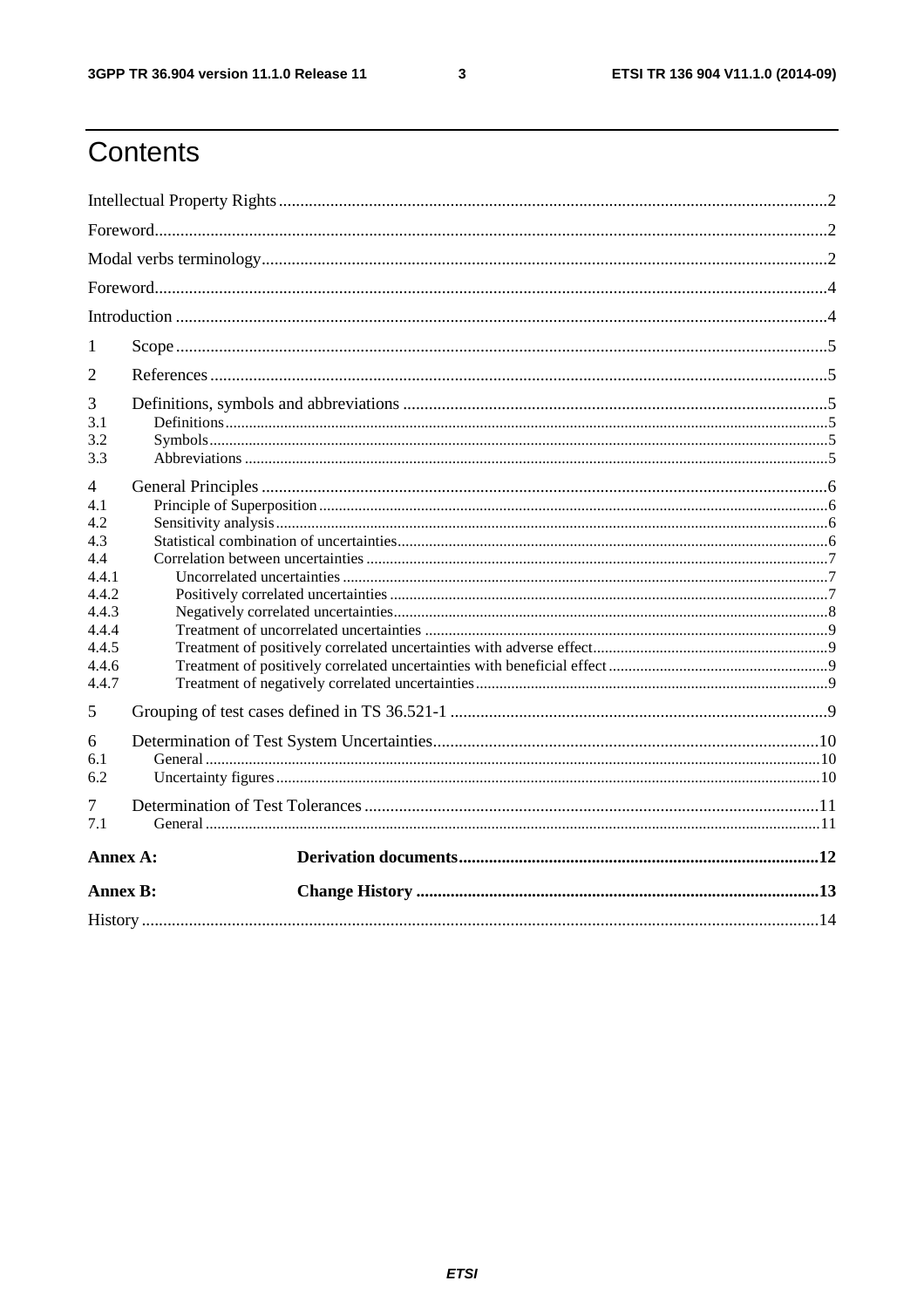### Foreword

This Technical Report has been produced by the  $3<sup>rd</sup>$  Generation Partnership Project (3GPP).

The contents of the present document are subject to continuing work within the TSG and may change following formal TSG approval. Should the TSG modify the contents of the present document, it will be re-released by the TSG with an identifying change of release date and an increase in version number as follows:

Version x.y.z

where:

- x the first digit:
	- 1 presented to TSG for information;
	- 2 presented to TSG for approval;
	- 3 or greater indicates TSG approved document under change control.
- y the second digit is incremented for all changes of substance, i.e. technical enhancements, corrections, updates, etc.
- z the third digit is incremented when editorial only changes have been incorporated in the document.

## Introduction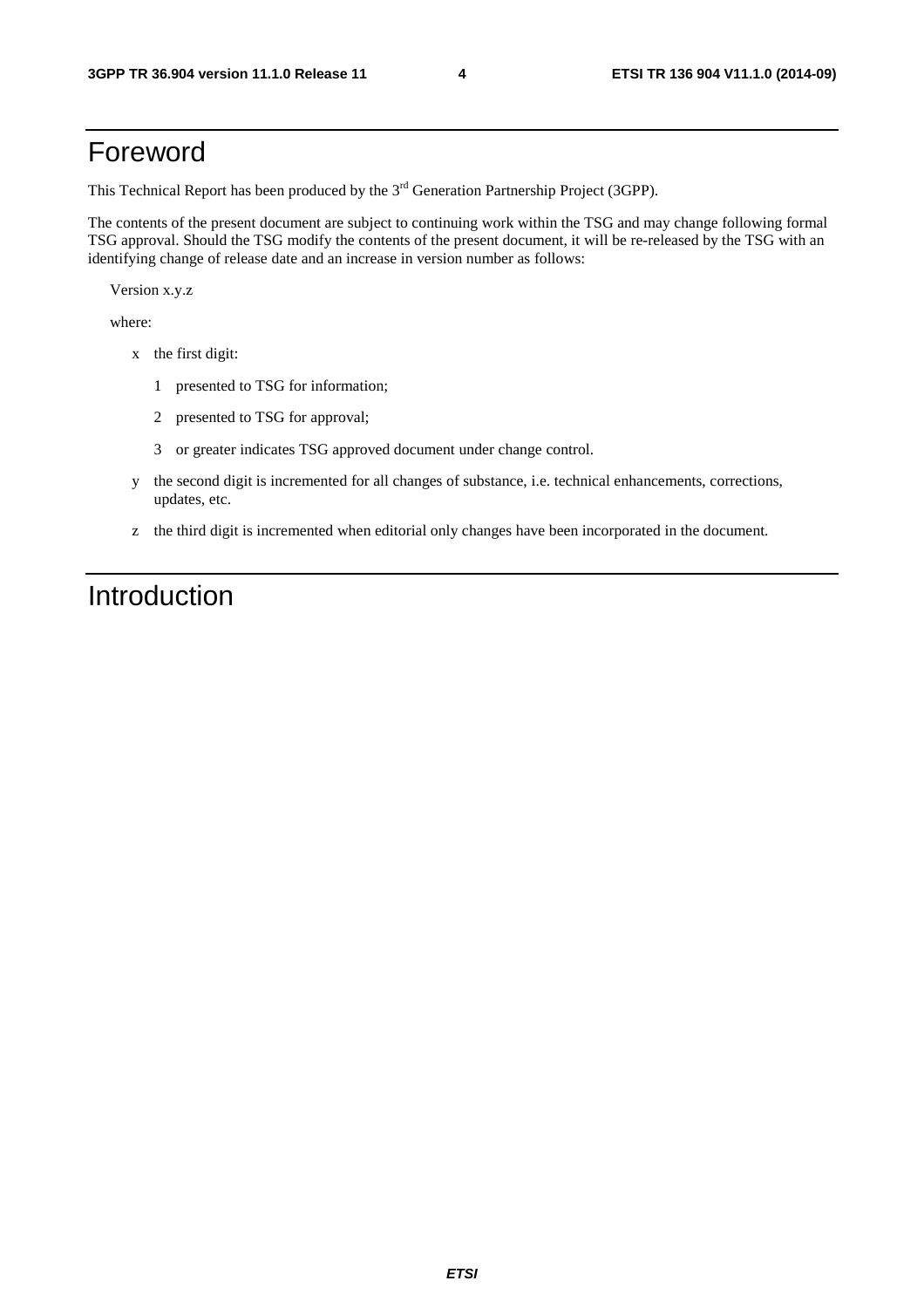#### 1 Scope

The present document specifies a general method used to derive Test Tolerances for UE radio reception conformance tests in 3GPP TS 36.521-1 [2], and establishes a system for relating the Test Tolerances to the measurement uncertainties of the Test System.

The test cases which have been analysed to determine Test Tolerances are included as .zip files.

The present document is applicable from Release 10 up to the release indicated on the front page of the present Terminal conformance specifications.

## 2 References

The following documents contain provisions which, through reference in this text, constitute provisions of the present document.

- References are either specific (identified by date of publication, edition number, version number, etc.) or non-specific.
- For a specific reference, subsequent revisions do not apply.
- For a non-specific reference, the latest version applies. In the case of a reference to a 3GPP document (including a GSM document), a non-specific reference implicitly refers to the latest version of that document *in the same Release as the present document*.
- [1] 3GPP TR 21.905: "Vocabulary for 3GPP Specifications".
- [2] 3GPP TS 36.521-1: "User Equipment (UE) conformance specification, Radio transmission and reception Part 1: conformance testing".
- [3] ETSI ETR 273-1-2: "Improvement of radiated methods of measurement (using test sites) and evaluation of the corresponding measurement uncertainties; Part 1: Uncertainties in the measurement of mobile radio equipment characteristics; Sub-part 2: Examples and annexes".

## 3 Definitions, symbols and abbreviations

#### 3.1 Definitions

For the purposes of the present document, the terms and definitions given in TR 21.905 [1] and the following apply. A term defined in the present document takes precedence over the definition of the same term, if any, in TR 21.905 [1].

Other definitions used in the present document are listed in 3GPP TS 36.521-1 [2].

### 3.2 Symbols

Symbols used in the present document are listed in 3GPP TR 21.905 [1], 3GPP TS 36.521-1 [2].

#### 3.3 Abbreviations

For the purposes of the present document, the abbreviations given in TR 21.905 [1] apply. An abbreviation defined in the present document takes precedence over the definition of the same abbreviation, if any, in TR 21.905 [1].

Other abbreviations used in the present document are listed in 3GPP TS 36.521-1 [2].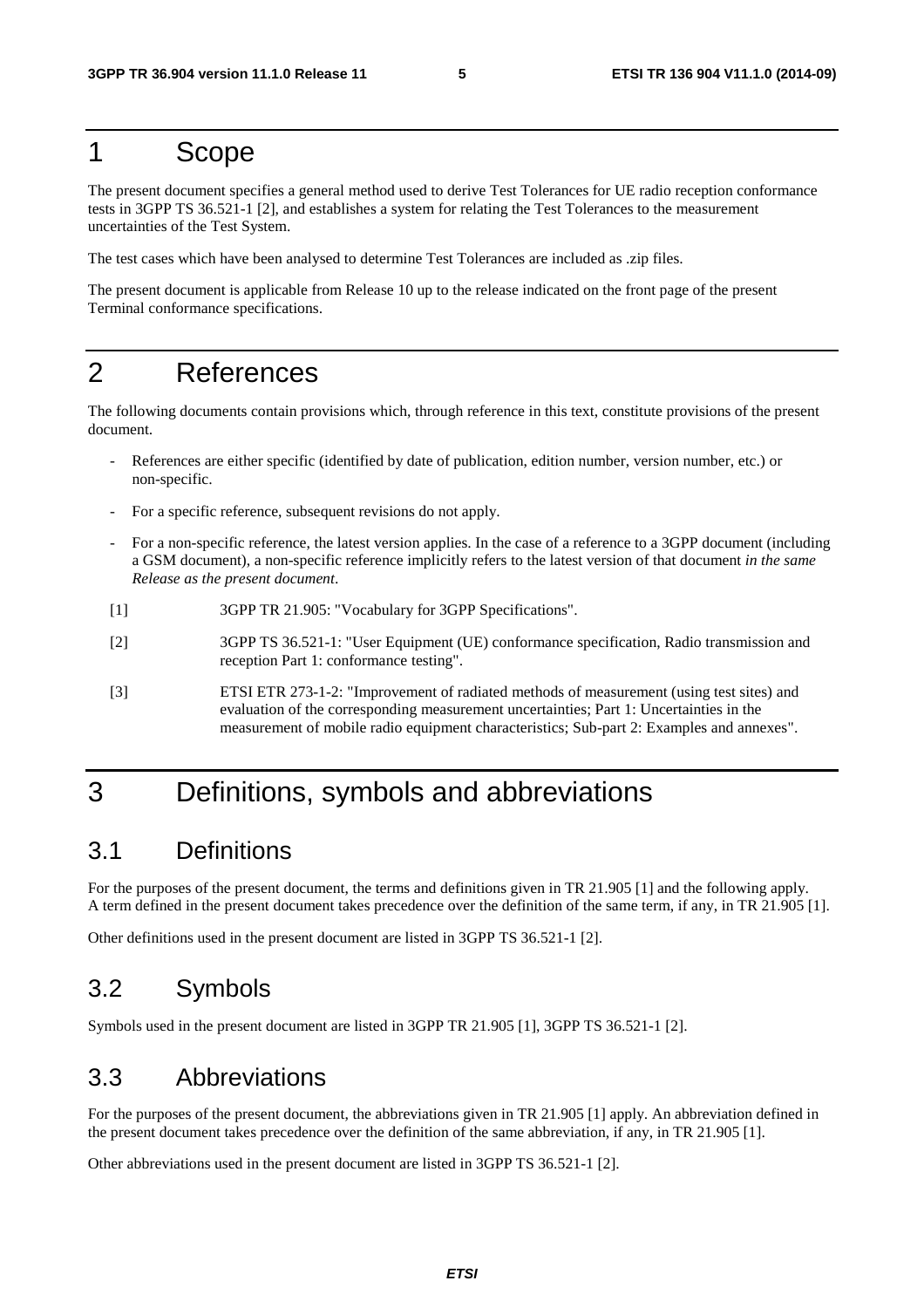## 4 General Principles

#### 4.1 Principle of Superposition

For multi-cell tests there are several cells each generating various Physical channels. In general cells are combined along with AWGN, so the signal and noise seen by the UE may be determined by more than one cell.

Since several cells may contribute towards the overall power applied to the UE, a number of test system uncertainties affect the signal and noise seen by the UE. The aim of the superposition method is to vary each controllable parameter of the test system separately, and to establish its effect on the critical parameters as seen by the UE receiver. The superposition principle then allows the effect of each test system uncertainty to be added, to calculate the overall effect.

The contributing test system uncertainties shall form a minimum set for the superposition principle to be applicable.

#### 4.2 Sensitivity analysis

A change in any one channel level or channel ratio generated at source does not necessarily have a 1:1 effect at the UE. The effect of each controllable parameter of the test system on the critical parameters as seen by the UE receiver shall therefore be established. As a consequence of the sensitivity scaling factors not necessarily being unity, the test system uncertainties cannot be directly applied as test tolerances to the critical parameters as seen by the UE.

EXAMPLE: In many of the tests described, the  $\hat{E} s / I_{\text{or}}$  is one of the critical parameters at the UE. Scaling factors are used to model the sensitivity of the  $\hat{E} s / I_{\text{ot}}$  to each test system uncertainty. When the scaling factors have been determined, the superposition principle then allows the effect of each test system uncertainty to be added, to give the overall variability in the critical parameters as seen at the UE.

There are often constraints on several parameters at the UE. The aim of the sensitivity analysis, together with the acceptable test system uncertainties, is to ensure that the variability in each of these parameters is controlled within the limits necessary for the specification to apply. The test has then been conducted under valid conditions.

#### 4.3 Statistical combination of uncertainties

The acceptable uncertainties of the test system are specified as the measurement uncertainty tolerance interval for a specific measurement that contains 95% of the performance of a population of test equipment, in accordance with 3GPP TS 36.521-1 [2] clause F.1. In the UE radio reception conformance tests covered by the present document, the Test System shall enable the stimulus signals in the test case to be adjusted to within the specified range, with an uncertainty not exceeding the specified values.

The method given in the present document combines the acceptable uncertainties of the test system, to give the overall variability in the critical parameters as seen at the UE. Since the process does not add any new uncertainties, the method of combination should be chosen to maintain the same tolerance interval for the combined uncertainty as is already specified for the contributing test system uncertainties.

The basic principle for combining uncertainties is in accordance with ETR 273-1-2 [3]. In summary, the process requires 3 steps:

- a) Express the value of each contributing uncertainty as a one standard deviation figure, from knowledge of its numeric value and its distribution.
- b) Combine all the one standard deviation figures as root-sum-squares, to give the one standard deviation value for the combined uncertainty.
- c) Expand the combined uncertainty by a coverage factor, according to the tolerance interval required.

Provided that the contributing uncertainties have already been obtained using this method, using a coverage factor of 2, further stages of combination can be achieved by performing step b) alone, since steps a) and c) simply divide by 2 and multiply by 2 respectively.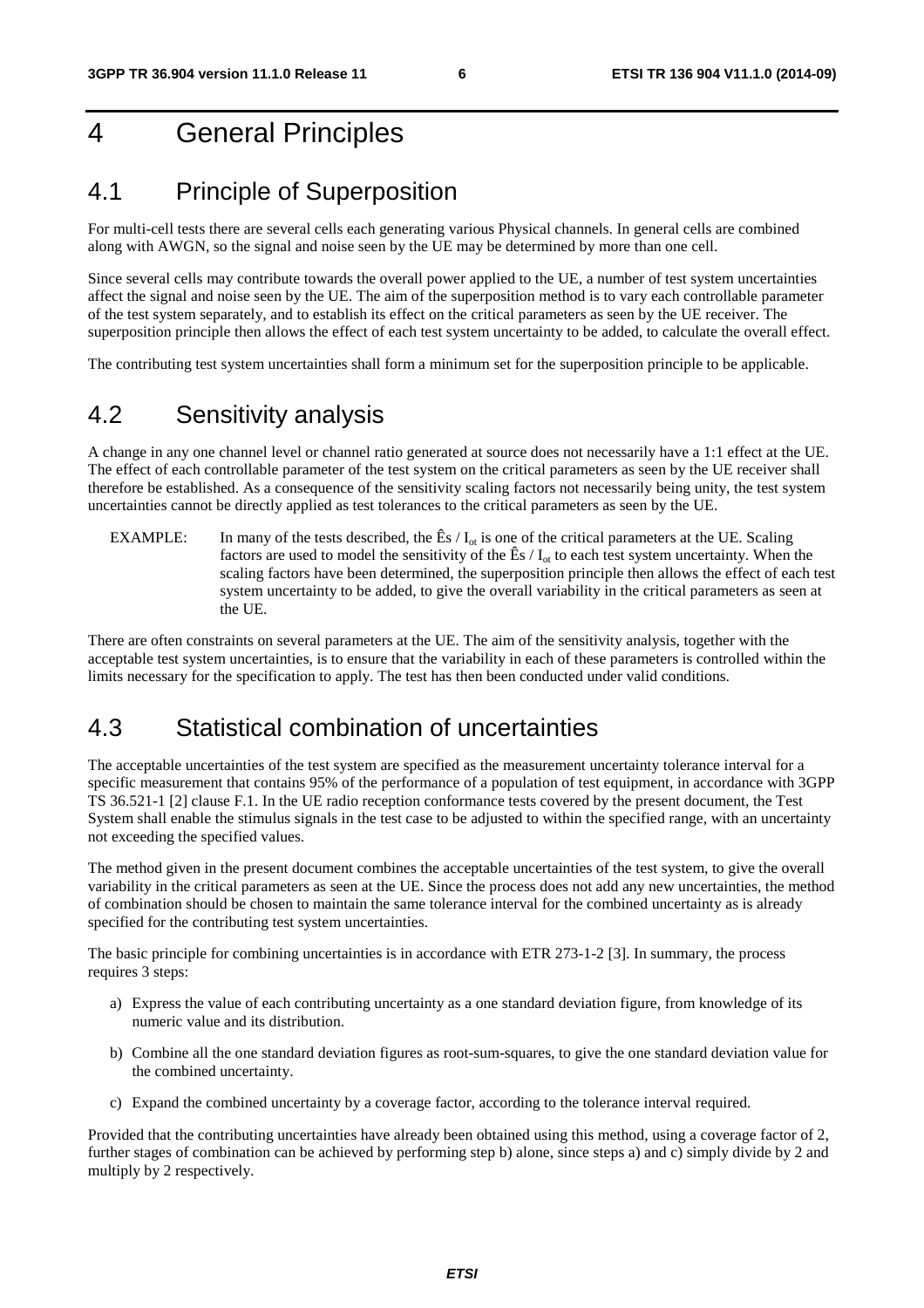The root-sum-squares method is therefore used to maintain the same tolerance interval for the combined uncertainty as is already specified for the contributing test system uncertainties. In some cases where correlation between contributing uncertainties has an adverse effect, the method is modified in accordance with clause 4.4.5 of the present document.

In each analysis, the uncertainties are assumed to be uncorrelated, and are added result root-sum-square unless otherwise stated.

The combination of uncertainties is performed using dB values for simplicity. It has been shown that using dB uncertainty values gives a slightly worse combined uncertainty result than using linear values for the uncertainties. The analysis method therefore errs on the safe side.

#### 4.4 Correlation between uncertainties

The statistical (root-sum-square) addition of uncertainties is based on the assumption that the uncertainties are independent of each other. For realisable test systems, the uncertainties may not be fully independent. The validity of the method used to add uncertainties depends on both the type of correlation and on the way in which the uncertainties affect the test requirements.

Clauses 4.4.1 to 4.4.3 give examples to illustrate different types of correlation.

Clauses 4.4.4 to 4.4.7 show how the scenarios applicable to multi-cell RRM tests are treated.

#### 4.4.1 Uncorrelated uncertainties

The graph shows an example of two test system uncertainties, A and B, which affect a test requirement. Each sample from a population of test systems has a specific value of error in parameter A, and a specific value of error in parameter B. Each dot on the graph represents a sample from a population of test systems, and is plotted according to its error values for parameters A and B.



**Figure 4.4.1.1: Example of two test system uncertainties affecting a test requirement** 

It can be seen that a positive value of error in parameter A, for example, is equally likely to occur with either a positive or a negative value of error in parameter B. This is expected when two parameters are uncorrelated, such as two uncertainties which arise from different and unrelated parts of the test system.

#### 4.4.2 Positively correlated uncertainties

The graph shows an example of two test system uncertainties, A and B, which affect a test requirement. Each sample from a population of test systems has a specific value of error in parameter A, and a specific value of error in parameter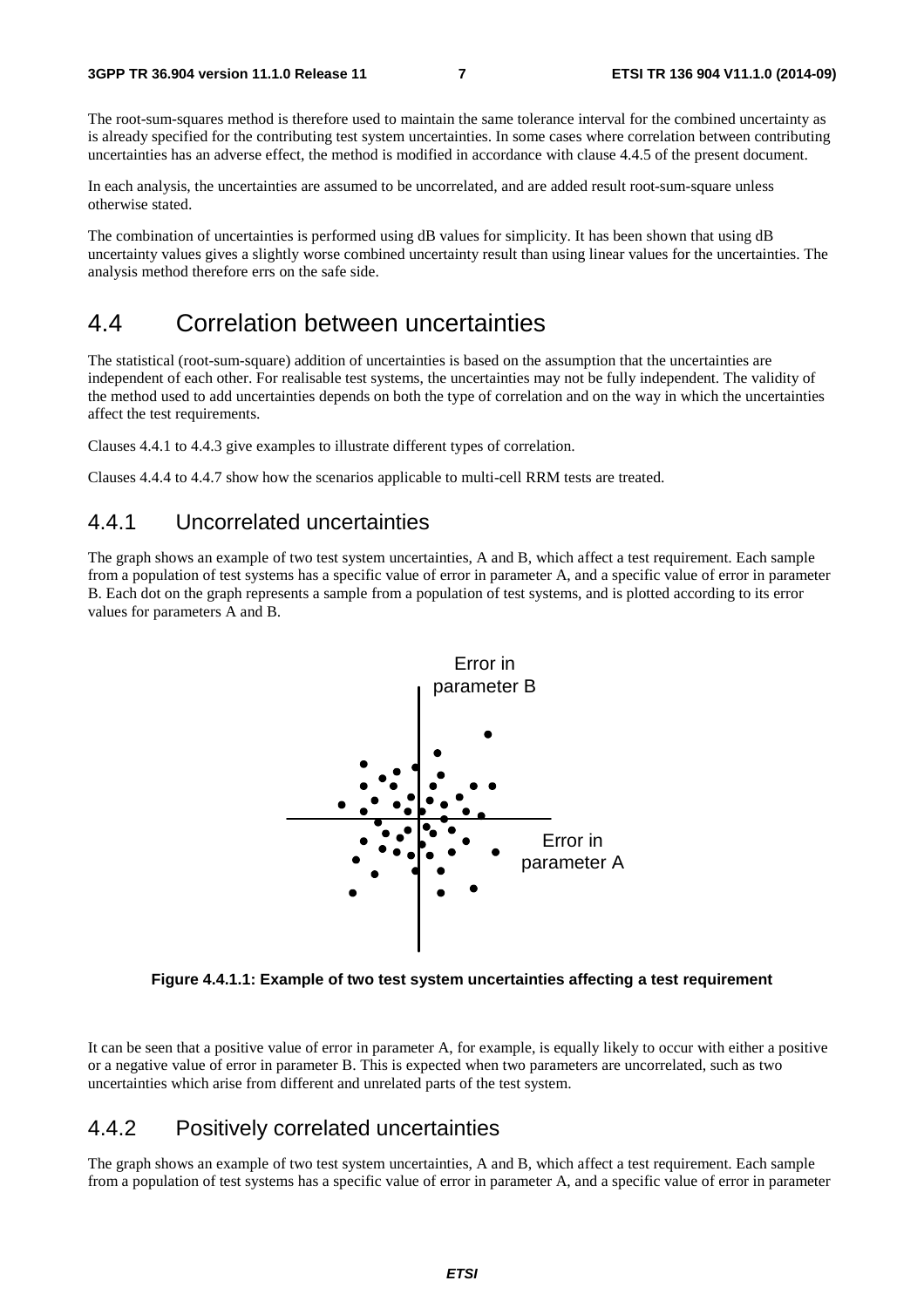B. Each dot on the graph represents a sample from a population of test systems, and is plotted according to its error values for parameters A and B.



**Figure 4.4.2-1: Example of two test system uncertainties affecting a test requirement** 

It can be seen that a positive value of error in parameter A, for example, is more likely to occur with a positive value of error in parameter B and less likely to occur with a negative value of error in parameter B. This can occur when the two uncertainties arise from similar parts of the test system, or when one component of the uncertainty affects both parameters in a similar way.

In an extreme case, if the error in parameter A and the error in parameter B came from the same sources of uncertainty, and no others, the dots would lie on a straight line of slope  $+1$ .

#### 4.4.3 Negatively correlated uncertainties

The graph shows an example of two test system uncertainties, A and B, which affect a test condition. Each sample from a population of test systems has a specific value of error in parameter A, and a specific value of error in parameter B. Each dot on the graph represents a sample from a population of test systems, and is plotted according to its error values for parameters A and B.



**Figure 4.4.3-1: Example of two test system uncertainties affecting a test condition**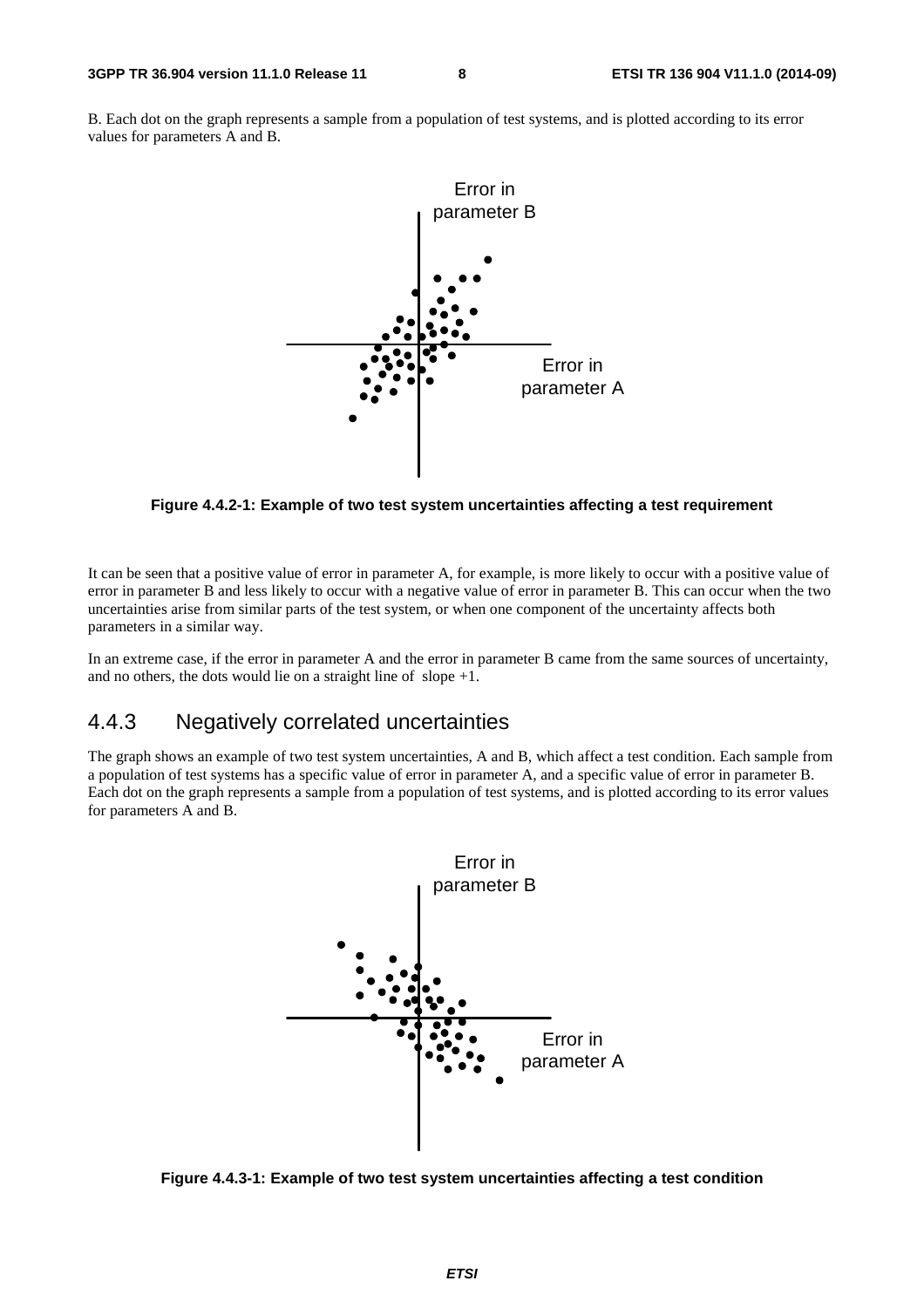It can be seen that a positive value of error in parameter A, for example, is more likely to occur with a negative value of error in parameter B and less likely to occur with a positive value of error in parameter B. This effect can theoretically occur, and is included for completeness, but is unlikely in a practical test system.

#### 4.4.4 Treatment of uncorrelated uncertainties

If two uncertainties are uncorrelated, they are added statistically in the analysis. Provided that each uncertainty is already expressed as an expanded uncertainty with coverage factor 2, the contributing uncertainties are added root-sumsquares to give a combined uncertainty which also has coverage factor 2, and the 95% tolerance interval is maintained.

This is the default assumption.

#### 4.4.5 Treatment of positively correlated uncertainties with adverse effect

If two test system uncertainties are positively correlated, and if they affect the value of a critical parameter in the same direction, the combined effect may be greater than predicted by adding the contributing uncertainties root-sum-squares.

In this scenario the two uncertainties are added worst-case in the analysis. Provided that each uncertainty is already expressed as an expanded uncertainty with coverage factor 2, the combined uncertainty will cover a 95% tolerance interval even when the two contributing uncertainties are fully correlated. If the two contributing uncertainties are less than fully correlated, the combined uncertainty will cover a tolerance interval greater than 95%.

#### 4.4.6 Treatment of positively correlated uncertainties with beneficial effect

If two test system uncertainties are positively correlated, and if they affect the value of a critical parameter in opposite directions, the combined effect will be less than predicted by adding the contributing uncertainties root-sum-squares.

In this scenario the two uncertainties are added statistically in the analysis. Provided that each uncertainty is already expressed as an expanded uncertainty with coverage factor 2, the combined uncertainty will cover a 95% tolerance interval when the two contributing uncertainties are uncorrelated. If the two contributing uncertainties are positively correlated, the combined uncertainty will cover a tolerance interval greater than 95%.

#### 4.4.7 Treatment of negatively correlated uncertainties

Negatively correlated uncertainties are excluded by the assumptions. This has been agreed as an acceptable restriction on practical test systems, as the mechanisms which produce correlation generally arise from similarities between two parts of the test system, and therefore produce positive correlation.

## 5 Grouping of test cases defined in TS 36.521-1

The Test cases are grouped from the viewpoint of efficiently defining the uncertainties and test tolerances. Tests in the same group generally have the same type of uncertainties.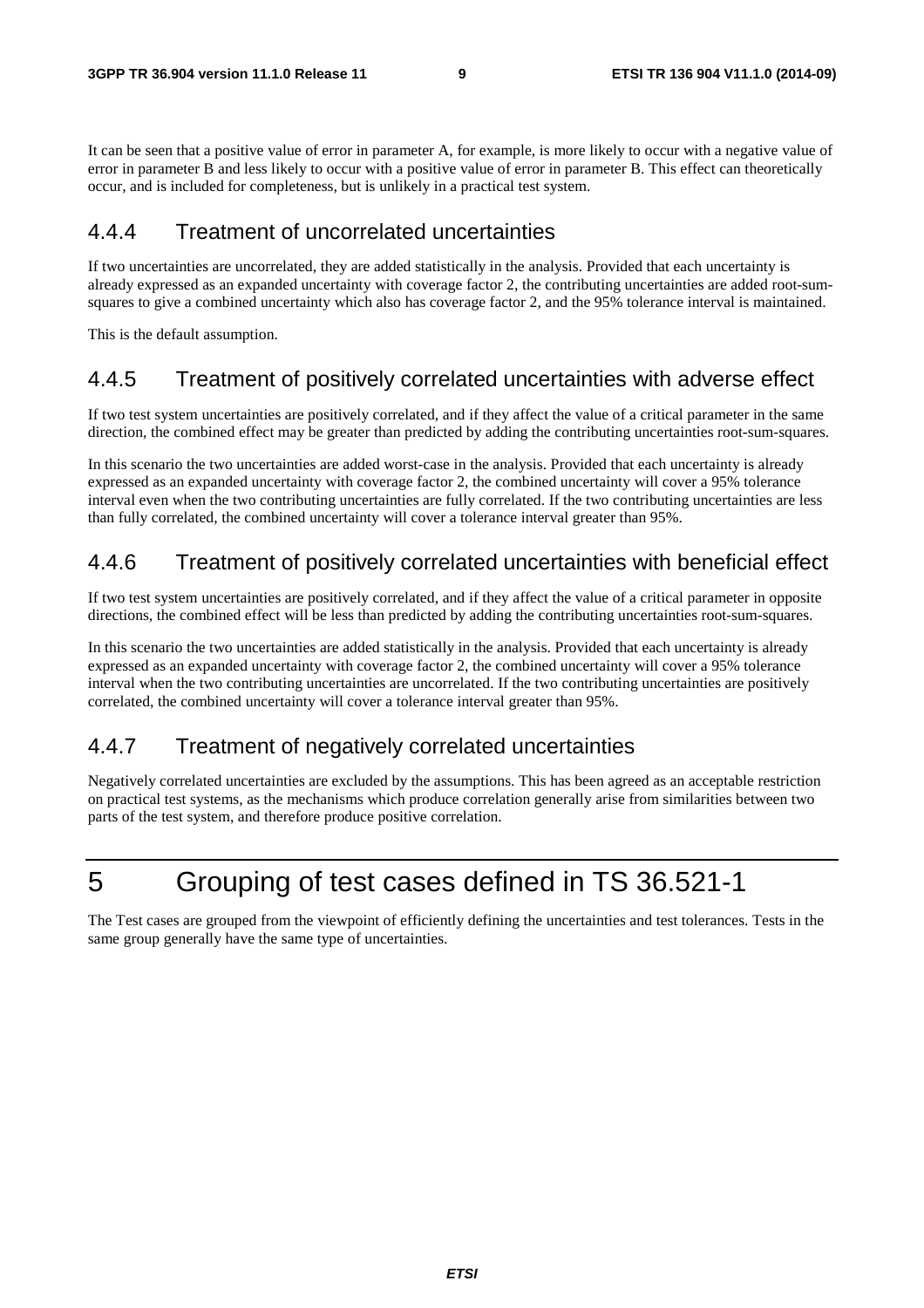| Group                | <b>E-UTRA FDD</b> | <b>E-UTRA TDD</b> | <b>Comments</b>                         |
|----------------------|-------------------|-------------------|-----------------------------------------|
| eICIC demodulation   | 8.2.1.2.3 C.1     | 8.2.2.2.3 C.1     | Two cell eICIC demodulation tests.      |
| tests                | 8.2.1.3.3 C.1     | 8.2.2.3.3 C.1     | Various number of sub-tests.            |
|                      | 8.2.1.3.3 C.2     | 8.2.2.3.3 C.2     | Tests have AWGN or fading conditions.   |
|                      | 8.4.1.2.3 C.1     | 8.4.2.2.3 C.1     |                                         |
|                      | 8.4.1.2.3 C.2     | 8.4.2.2.3 C.2     |                                         |
|                      | 8.5.1.2.3 C.1     | 8.5.2.2.3 C.1     |                                         |
| Enhanced             | 8.2.1.2.4         | 8.2.2.2.4         | Two or three cell enhanced performance  |
| performance          | 8.2.1.4.3         | 8.2.2.4.3         | requirement Type A demodulation tests.  |
| requirement Type A   | 8.3.1.1.3         | 8.3.2.1.4         | Various number of sub-tests.            |
| demodulation tests   |                   |                   | Tests have fading conditions.           |
| Enhanced             | 9.3.5.1.1         | 9.3.5.1.2         | Two cell enhanced performance           |
| performance          | 9.3.5.2.1         | 9.3.5.2.2         | requirement Type A CSI reporting tests. |
| requirement Type A   |                   |                   | Various number of sub-tests.            |
| CSI reporting tests  |                   |                   | Serving cell has fading condition while |
|                      |                   |                   | interfering cell have static condition. |
| felCIC demodulation  | 8.2.1.2.3 E.1     | 8.2.2.2.3 E.1     | Three cell felCIC demodulation tests.   |
| tests                | 8.2.1.3.3 E.1     | 8.2.2.3.3 E.1     | Various number of sub-tests.            |
|                      | 8.2.1.4.1 E.1     | 8.2.2.4.1 E.1     | Tests have AWGN or fading conditions.   |
|                      | 8.4.1.2.3 E.1     | 8.4.2.2.3 E.1     |                                         |
|                      | 8.4.1.2.3 E.2     | 8.4.2.2.3 E.2     |                                         |
|                      | 8.5.1.2.3 E.1     | 8.5.2.2.3 E.1     |                                         |
| felCIC CSI reporting | $9.2.1.5$ E.1     | $9.2.1.6$ E.1     | Three cell felCIC demodulation tests.   |
| tests                | 9.3.1.3.1 E.1     | 9.3.1.3.2 E.1     | Various number of sub-tests.            |
|                      | $9.5.4.1$ E.1     | 9.5.4.2 E1        | Tests have AWGN or fading conditions.   |

**Table 5-1: Test case groups for test tolerance analysis** 

## 6 Determination of Test System Uncertainties

#### 6.1 General

The uncertainty of a test system when making measurements reduces the ability of the test system to distinguish between conformant and non-conformant test subjects. The aim is therefore to minimise uncertainty, subject to a number of practical constraints:

- a) A vendor"s test system should be reproducible in the required quantities.
- b) A choice of test systems should be available from different vendors.
- c) The uncertainties should allow reasonable freedom of test system implementation
- d) The test system can be run automatically
- e) The test system may include several radio access technologies
- f) It should be possible to maintain calibration of deployed test systems over reasonable spans of time and environmental conditions

In practice therefore within 3GPP the acceptable uncertainty of the test system is the smallest value that can be agreed between the test system vendors represented, consistent with the above constraints. The uncertainty will not therefore be as low as could be achieved, for example, by a national standards laboratory.

#### 6.2 Uncertainty figures

The actual figures for the acceptable uncertainty of a test system are defined in Annex F of 36.521-1 [2]. To avoid maintenance issues with figures in separate specifications, the uncertainties are not formally defined within the present document.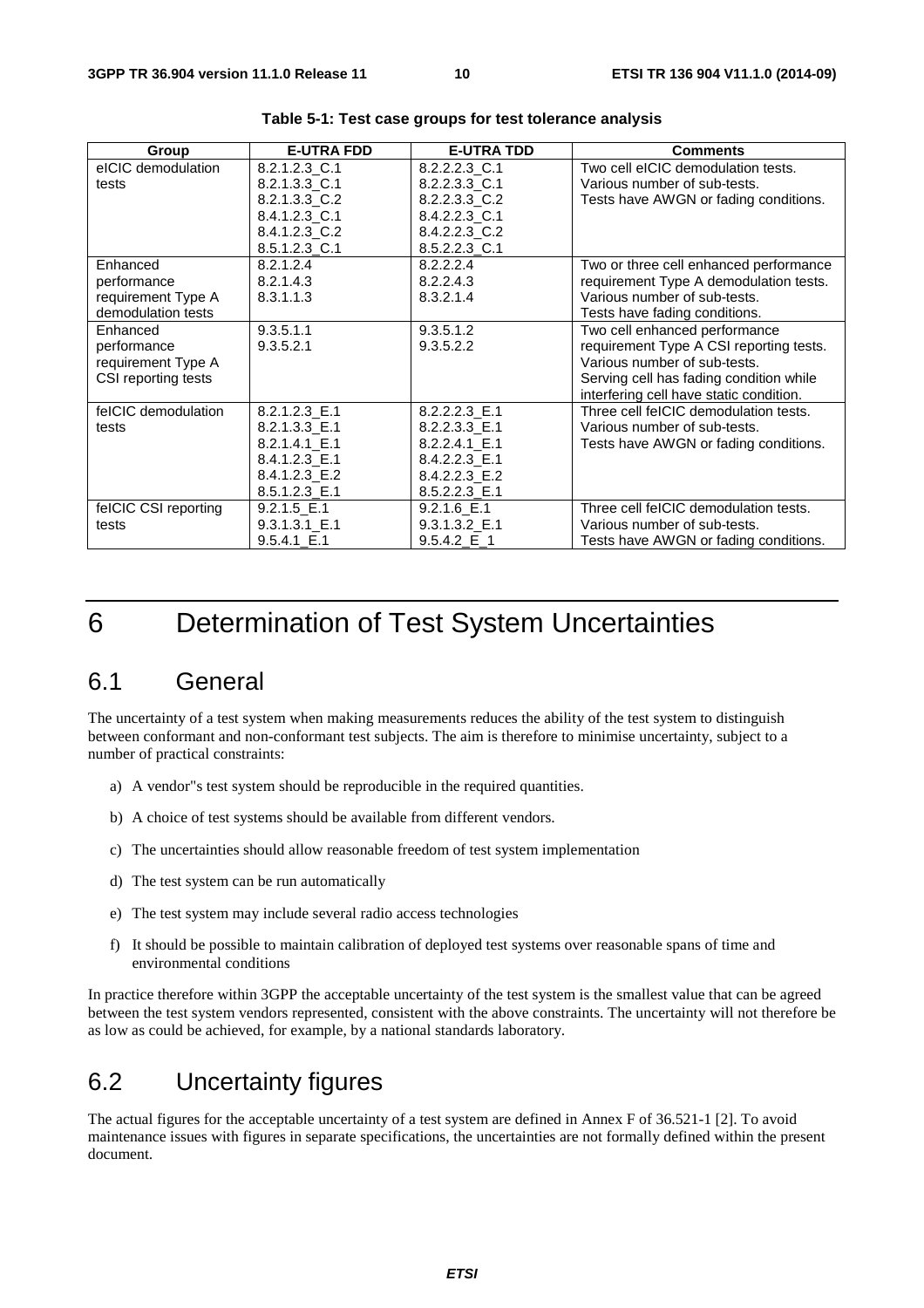## 7 Determination of Test Tolerances

### 7.1 General

The general principles given in the present document are applied to each test case, according to the applicable uncertainties and requirements to obtain a correct verdict.

The test cases which have been analysed to determine Test Tolerances are included the present document as .zip files. The name of the zip file indicates the test cases covered.

Annex A gives the rationale for their inclusion.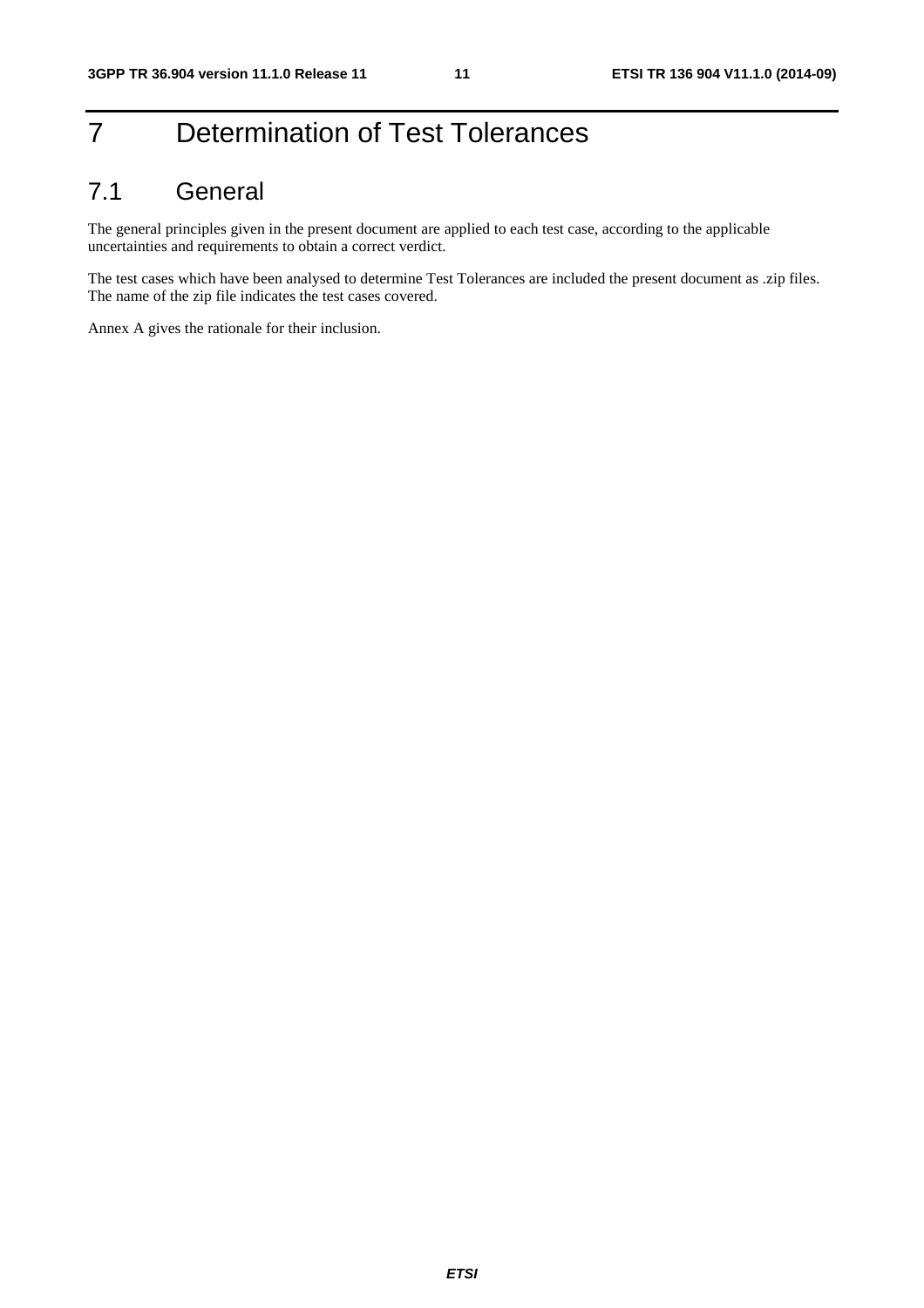## Annex A: Derivation documents

The documents (and spreadsheets where applicable) used to derive the test tolerances for each test case are included in the present document as zip files.

The aim is to provide a reference to completed test cases, so that test tolerances for similar test cases can be derived on a common basis. The information on test case grouping in section 5 can be used to identify similarities.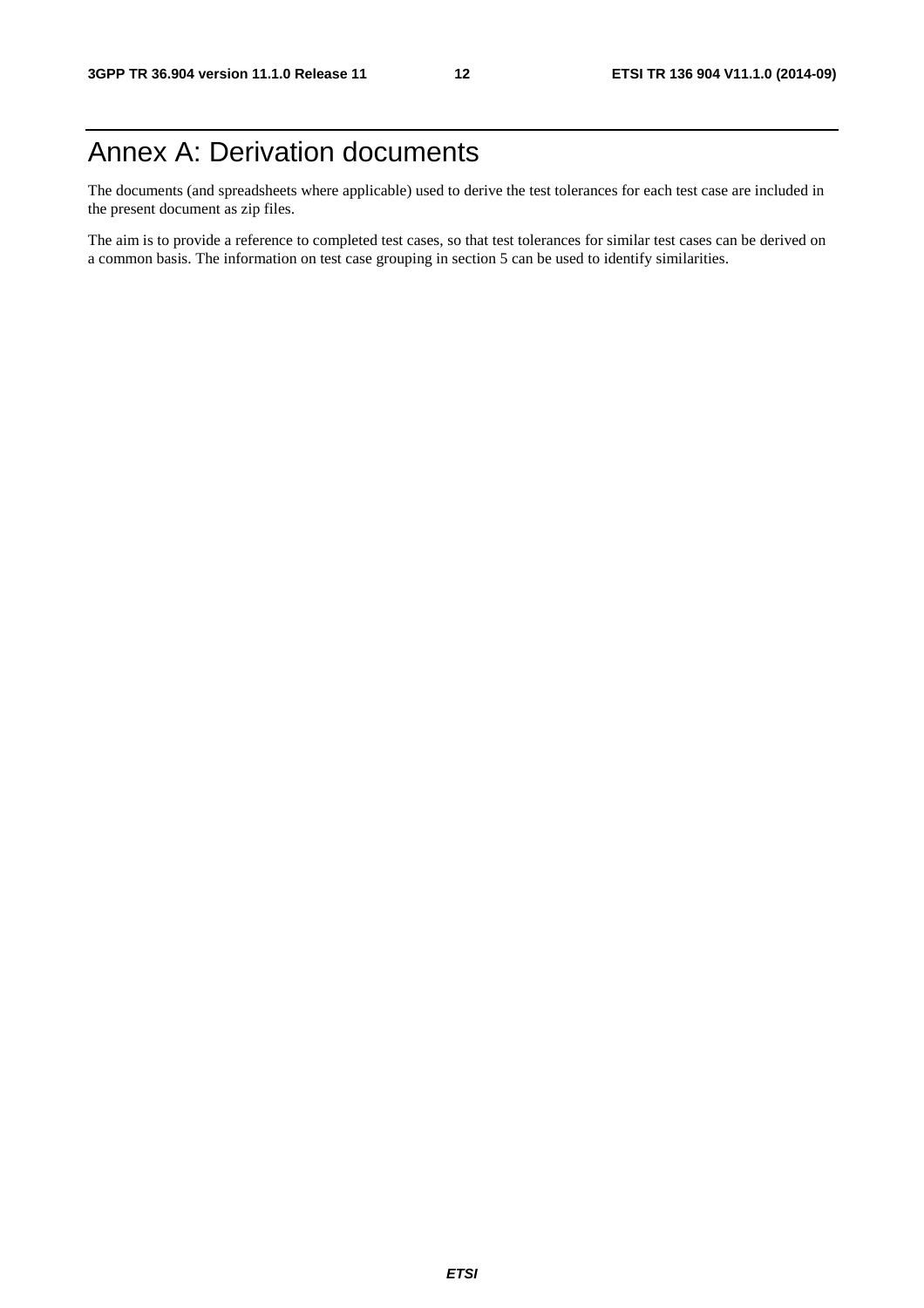## Annex B: Change History

| <b>Date</b> | TSG#          | <b>TSG Doc.</b> | <b>CR</b> | R. | <b>Subject/Comment</b>                                                                    | Old    | <b>New</b>      |
|-------------|---------------|-----------------|-----------|----|-------------------------------------------------------------------------------------------|--------|-----------------|
|             |               |                 |           | ev |                                                                                           |        |                 |
| 2014-04     | RAN5#63       | R5-142065       |           |    | TR 36.904 Skeleton proposed for RAN5#63                                                   |        | 0.0.1           |
| 2014-05     | RAN5#63       | R5-142066       |           |    | TR 36.904 update proposed including all technically endorsed<br>TT analyses on RAN5#63    | 0.0.1  | 0.0.2           |
| 2014-05     | <b>RAN#64</b> | RP-140610       |           |    | TR 36.904 presented as 2.0.0 for approval at RAN#64                                       | 0.0.2  | 2.0.0           |
| 2014-06     | <b>RAN#64</b> |                 |           |    | Upgraded to v11.0.0 with no change                                                        | 2.0.0  | 11.0.0          |
| 2014-09     | <b>RAN#65</b> | R5-144067       | 0001      |    | Add Test Tolerance analyses for TS 36.521-1 Test case<br>8.2.2.2.4                        |        | 11.0.0 11.1.0   |
| 2014-09     | <b>RAN#65</b> | R5-144069       | 0002      |    | Add Test Tolerance analyses for TS 36.521-1 Test case<br>8.2.2.4.3                        |        | 11.0.0 111.1.0  |
| 2014-09     | <b>RAN#65</b> | R5-144071       | 0003      |    | Add Test Tolerance analyses for TS 36.521-1 Test case<br>8.3.1.1.3                        |        | 11.0.0 11.1.0   |
| 2014-09     | <b>RAN#65</b> | R5-144073       | 0004      |    | Add Test Tolerance analyses for TS 36.521-1 Test case<br>8.3.2.1.4                        |        | 11.0.0 111.1.0  |
| 2014-09     | <b>RAN#65</b> | R5-144078       | 0005      |    | Add Test Tolerance analysis for TS 36.521-1 Test cases<br>8.2.1.3.3 E.1 and 8.2.2.3.3 E.1 |        | 11.0.0 111.1.0  |
| 2014-09     | <b>RAN#65</b> | R5-144100       | 0006      |    | Test Tolerance Analysis for TS 36.521-1 TC<br>8.2.1.4.1 E.1+8.2.2.4.1 E.1                 |        | 11.0.0 11.1.0   |
| 2014-09     | <b>RAN#65</b> | R5-144106       | 0007      |    | Test Tolerance Analysis for TS 36.521-1 TC<br>8.4.1.2.3_E.2+8.4.2.2.3_E.2                 |        | 11.0.0 11.1.0   |
| 2014-09     | <b>RAN#65</b> | R5-144110       | 0008      |    | Corrections to TR 36.904 for felCIC Group                                                 |        | 11.0.0 11.1.0   |
| 2014-09     | <b>RAN#65</b> | R5-144113       | 0009      |    | Test Tolerance Analysis for TS 36.521-1 TC<br>9.2.1.5 E.1+9.2.1.6 E.1                     |        | 11.0.0 111.1.0  |
| 2014-09     | <b>RAN#65</b> | R5-144116       | 0010      |    | Test Tolerance Analysis for TS 36.521-1 TC<br>$9.3.1.3.1$ $E.1+9.3.1.3.2$ $E.1$           |        | 11.0.0 11.1.0   |
| 2014-09     | <b>RAN#65</b> | R5-144119       | 0011      |    | Test Tolerance Analysis for TS 36.521-1 TC<br>9.5.4.1 E.1+9.5.4.2 E.1                     |        | 11.0.0 11.1.0   |
| 2014-09     | <b>RAN#65</b> | R5-144285       | 0012      |    | Add Test Tolerance analysis for TS 36.521-1 Test cases<br>8.2.1.2.3_C.1 and 8.2.2.2.3_C.1 |        | $11.00$ $11.10$ |
| 2014-09     | <b>RAN#65</b> | R5-144288       | 0013      |    | Add Test Tolerance analysis for TS 36.521-1 Test cases<br>8.2.1.2.3_E.1 and 8.2.2.2.3_E.1 |        | 11.0.0 111.1.0  |
| 2014-09     | <b>RAN#65</b> | R5-144296       | 0014      |    | Editorial update of eICIC CSI Test Tolerance analyses                                     |        | 11.0.0 11.1.0   |
| 2014-09     | <b>RAN#65</b> | R5-144816       | 0015      |    | Add Test Tolerance analysis for TS 36.521-1 Test cases<br>9.3.6.1 F and 9.3.6.2 F         |        | 11.0.0 11.1.0   |
| 2014-09     | <b>RAN#65</b> | R5-144823       | 0016      |    | Add Test Tolerance analyses for TS 36.521-1 Test cases<br>9.3.5.2.1 and 9.3.5.2.2         | 11.0.0 | 11.1.0          |